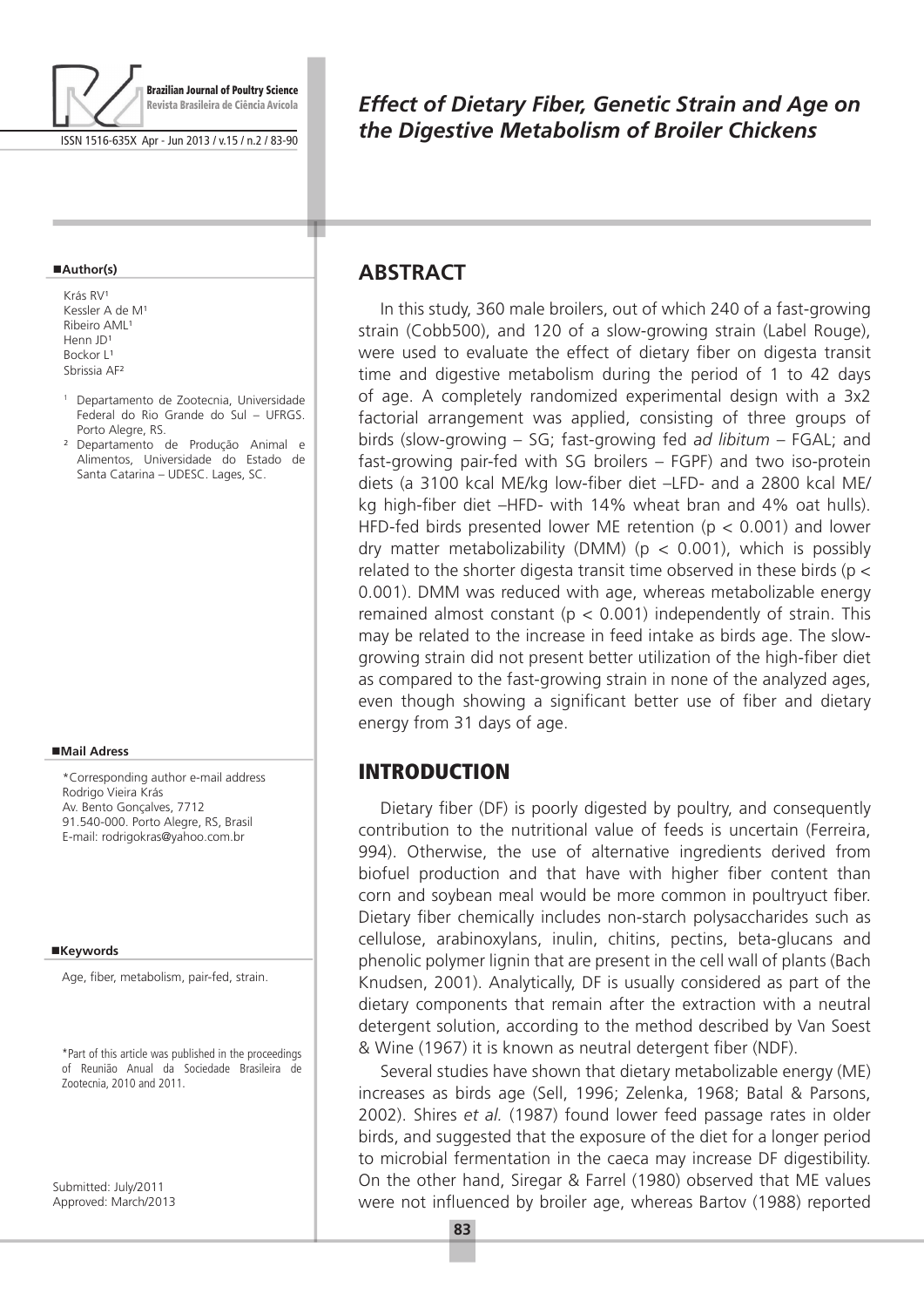

ME decrease with age. It must be noted that the feed composition table of the NRC (1994) presents a single ME value for each feedstuff, and does not take into consideration digestibility changes in broilers of different ages.

Commercial broiler strains have been selected for high growth rate and high feed efficiency based on the use of high digestibility diets with no ME limitations. This selection promoted changes in digestive form shape and functions that may have reduced the utilization of low-digestibility diets (Shires *et al.*, 1987). On the other hand, low-performance genetic strains were not submitted to the same selection pressure; these birds are usually reared under alternative poultry production systems, and may be better adapted to lower quality diets.

This study aimed at comparing digesta transit time and diet metabolizability responses of a commercial fast-growing broiler strain to a slow-growing strain fed diets with increasing fiber levels, and determine the age or development phase when the utilization of dietary components is optimal, relating digestive transit time to nutrient metabolizability as influenced by dietary fiber.

## MATERIAL AND METHODS

In this study, 360 male broilers were used, out of which 240 were of a fast-growing commercial strain (Cobb), and 120 of a slow-growing strain (Label Rouge). Birds were housed in 36 battery cages with 10 birds each, in a environmentally-controlled room with 24 h of light per day, from 1 to 42 days of age.

During the first four experimental days, all birds were fed a single pre-starter feed *ad libitum*. From day five, two iso-protein diets were fed: a low-fiber diet (LFD), based on corn and soybean meal, with 3100kcal ME/kg; or a high-fiber diet (HFD), based on the LFD, to which 14% wheat bran and 4% oat hulls were added, containin 2800 kcal ME/kg, which corresponded to an increase of 7.7% in neutral detergent fiber. The LFD and the pre-starter diet were formulated with nutritional levels similar to those recommended by Rostagno *et al.* (2005). A single experimental diet was fed during the entire period to each treatment group to allow comparing diet digestibility among different bird ages (Table 1).

Diets were fed to three different groups of 120 each: slow-growing Label Rouge birds fed *ad libitum*  (SG), Cobb500 birds fed *ad libitum* (FGAL), and Cobb500 birds pair-fed with Label Rouge birds (FGPF).

#### *Effect of Dietary Fiber, Genetic Strain and Age on the Digestive Metabolism of Broiler Chickens*

This last group was housed one day after the Label Rouge birds in order to receive the same amount of feed consumed by the Label group in the previous day to evaluate digestibility at the same feed intake. Pairfeeding was performed according to diet type, i.e., FGPF birds were fed once a day with the same amount of feed consumed by Label fed LFD or Label fed HFD during the previous day.

| Table 1 - Nutritional composition of the experimental diets |
|-------------------------------------------------------------|
| on fresh matter basis (FM).                                 |

| <b>Diets</b>                        | Pre-starter | Low fiber | High fiber |
|-------------------------------------|-------------|-----------|------------|
| Analyzed composition (% FM)         |             |           |            |
| Dry matter (%)                      | 88.71       | 88.38     | 88.56      |
| Neutral detergent fiber (%)         | 11.05       | 11.81     | 19.51      |
| Acid detergent fiber (%)            | 2.55        | 3.63      | 7.37       |
| Crude protein (%)                   | 22.83       | 19.72     | 19.95      |
| Ashes (%)                           | 5.21        | 5.01      | 5.3        |
| Calculated composition <sup>1</sup> |             |           |            |
| Metabolizable energy (kcal/kg)      | 3050        | 3100      | 2800       |
| Crude fiber (%)                     |             | 3.12      | 5.19       |
| Calcium (%)                         | 1           | 0.93      | 0.93       |
| Available phosphorus (%)            | 0.46        | 0.44      | 0.44       |
| Sodium (%)                          | 0.23        | 0.2       | 0.2        |
| Digestible arginine (%)             | 1.19        | 1.14      | 1.15       |
| Digestible lysine (%)               | 1.3         | 1.14      | 1.14       |
| Digestible methionine (%)           | 0.62        | 0.54      | 0.54       |
| Digestible Met + $Cys$ (%)          | 0.94        | 0.83      | 0.83       |
| Digestible tryptophan (%)           | 0.21        | 0.21      | 0.21       |
| Digestible threonine (%)            | 0.86        | 0.74      | 0.74       |
| Choline (mg/kg)                     | 1500        | 1450      | 1450       |

1 Levels calculated according to Rostagno *et al.* (2005).

A completely randomized experimental design in a 3x2 factorial arrangement, with 6 treatments and 6 replicates each, was applied. Treatments consisted of three groups of birds and two dietary fiber levels.

Digestive tract (DT) relative weight was evaluated 21 e and 42 days of age representative bird per replicate. The DT was removed, rinsed of digesta residues, and divided into two sections: the anterior section included the segment from the esophagus to the gizzard, whereas the posterior section included the segment from the duodenum to the vent. The relative weights of the total digestive tract (DTW), anterior section (DTWas), and posterior (DTWps) sections were calculated as a percentage of live weight.

Digesta transit time (DTT) was evaluated at 19 and 38 days of age, using 0.5% ferric oxide  $(Fe<sub>2</sub>O<sub>3</sub>)$  in the experimental diets (no fasting time was used), and the time in minutes elapsed between marker supply and its appearance in 60% of the excreta in the tray was recorded.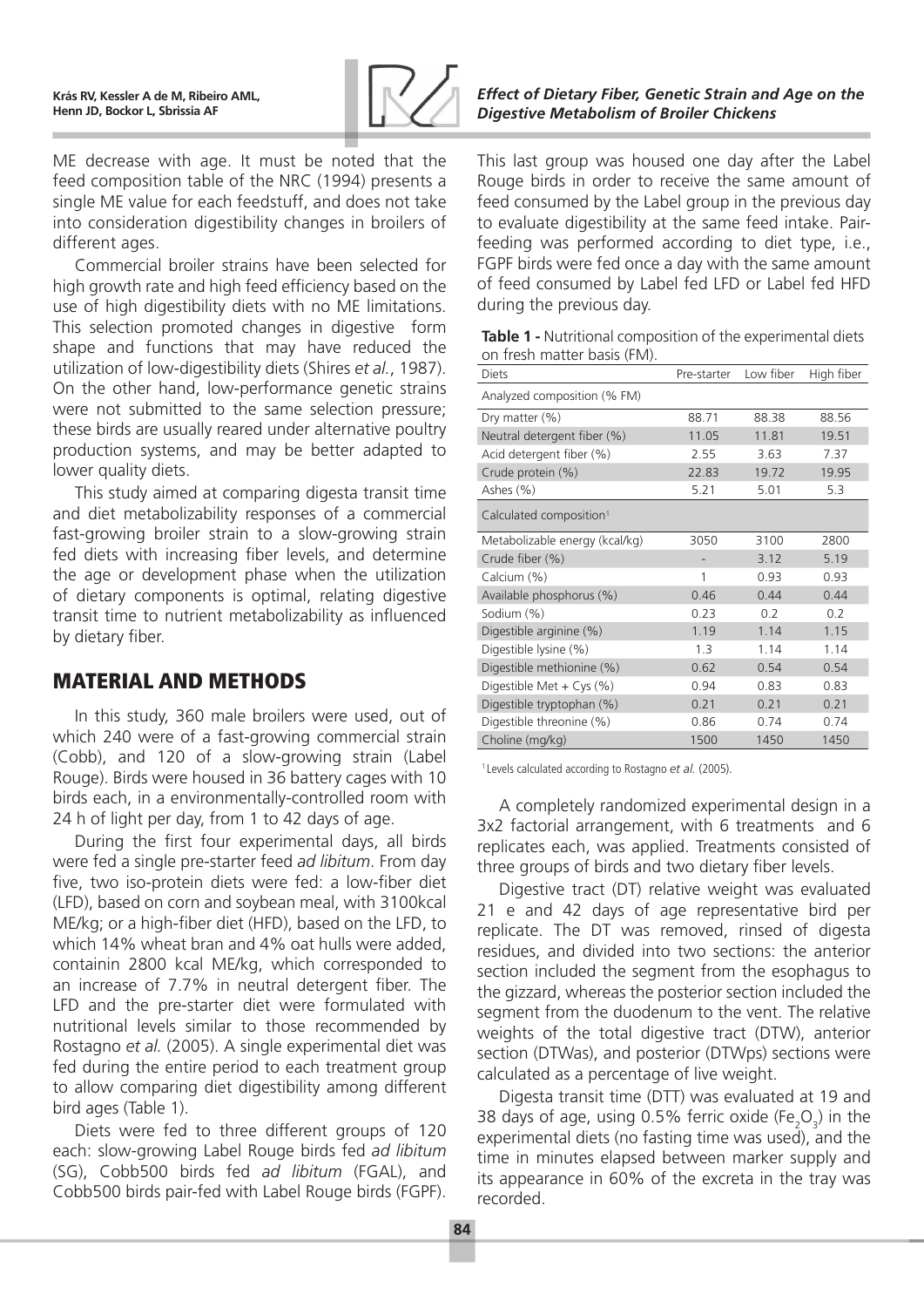

The following metabolizability and digestibility responses were evaluated: dry matter metabolizability (DMM), organic matter metabolizability (OMM), crude protein metabolizability (CPM), gross energy metabolizability (GEM); neutral detergent fiber digestibility (NDFD), acid detergent fiber digestibility (ADFD), and dietary metabolizable energy corrected for null nitrogen balance (AMEn). These responses were obtained by total excreta collection during four periods of digestibility assessment of three days each: 9-11, 19-21, 30-32, and 40-42 days of age, corresponding to intermediate days of 10, 20, 31, and 41, respectively.

Dry matter, ashes, organic matter, and crude protein of feeds and excreta were determined according to the methods of the AOAC (1995). NDF and ADF contents in feeds and excreta were determined according to Goering and Van Soest (1970). For the determination of NDF in the diets, 0.5 mL  $α$ -amylase per L of neutral detergent solution was used (Van Soest *et al.* 1991). Gross energy of feeds and excreta were determined using an isoperibolic calorimeter (IKA WERKE, model C2000).

Responses were submitted to analysis of variance using the statistical software package Statgraphics Plus 4.1 (Manugistics, 1997). Means were compared using the test of Student-Newman-Keuls (SNK) at 5% significance level. The effect of age on metabolizability and digestibility indexes was evaluated using the procedure of repeated measures between periods using the model Proc Mixed of SAS, and means were compared using the Least-Square-Difference test (LSD).

## RESULTS AND DISCUSSION

#### Digestive tract weight and digesta transit time

There was no effect of interaction between the studied factors on the weight of the digestive tract and its segments, or on digesta transit time (Table 2). Dietary fiber content did not influence digestive tract weights, except for DTWas at 21 days of age, which was higher in birds fed the HFD ( $p < 0.001$ ). This response is related to the higher activity of the gizzard, which resulted in its higher relative weight. According to Jorgensen *et al.* (1996), DTW, and particularly caeca weight, increases only when dietary fiber level was higher than that used in the present experiment. SG birds presented, in general, higher digestive tract weight as compared to the other groups. This response is partially explained by the lower final live weight of SG birds, which resulted in a higher DT weight relative to body weight. However, the higher DTWas at 21 days and DTWps at 38 days relative to FGPF birds indicates development differences, as their live weights were not considerably different.

Digesta transit time (DTT) at 19 days of age was not significantly influenced by dietary fiber level. However, at 38 days, DTT was lower in birds fed the HFD ( $p < 0.001$ ), which is consistent with the findings of Shires *et al.* (1987). Warpechowski (1996) observed a significantly lower DTT when feeding adult cockerels with a diet containing 8.3% higher NDF levels as

| Age         |                   | ---------------- 21 d ----------------- |              | 19d              | ---------------- $42d$ ---------------- | 38 d              |                   |                  |
|-------------|-------------------|-----------------------------------------|--------------|------------------|-----------------------------------------|-------------------|-------------------|------------------|
|             | <b>DTW</b>        | <b>DTWas</b>                            | <b>DTWps</b> | <b>DTT</b>       | <b>DTW</b>                              | <b>DTWas</b>      | <b>DTWps</b>      | <b>DTT</b>       |
| Diet        |                   |                                         |              | Minutes          |                                         |                   |                   | Minutes          |
| <b>LFD</b>  | 8.32              | 3.74                                    | 4.59         | 276              | 5.39                                    | 2.76              | 2.63              | 296              |
| <b>HFD</b>  | 8.96              | 4.38                                    | 4.58         | 265              | 5.73                                    | 3.00              | 2.73              | 262              |
| Group       |                   |                                         |              |                  |                                         |                   |                   |                  |
| SG          | 9.34a             | 4.65a                                   | 4.69         | 341a             | 6.65a                                   | 3.21a             | $3.44^{\circ}$    | 322 <sup>a</sup> |
| FGAL        | 8.20 <sup>b</sup> | 3.60 <sup>b</sup>                       | 4.60         | 282 <sup>b</sup> | 4.46c                                   | 2.29 <sup>b</sup> | 2.17c             | 319a             |
| FGPF        | 8.38 <sup>b</sup> | 3.93 <sup>b</sup>                       | 4.45         | 189c             | 5.57 <sup>b</sup>                       | 3.14 <sup>a</sup> | 2.43 <sup>b</sup> | 195 <sup>b</sup> |
| <b>SEM</b>  | 0.60              | 0.27                                    | 0.44         | 16.5             | 0.36                                    | 0.27              | 0.20              | 18.1             |
|             |                   |                                         |              |                  |                                         |                   |                   |                  |
| <b>Diet</b> | <b>NS</b>         | $***$                                   | <b>NS</b>    | <b>NS</b>        | <b>NS</b>                               | <b>NS</b>         | <b>NS</b>         | $***$            |
| Bird group  | $\star$           | $***$                                   | <b>NS</b>    | $***$            | $***$                                   | $***$             | $***$             | $***$            |
| Interaction | <b>NS</b>         | <b>NS</b>                               | <b>NS</b>    | <b>NS</b>        | <b>NS</b>                               | <b>NS</b>         | <b>NS</b>         | <b>NS</b>        |

**Table 2 -** Relative digestive tract weight (DTW) of 21- and 42-d-old and digesta transit time (DTT) of 19- and 38-old slowgrowing and fast-growing broilers divided into three groups (SG, FGAL, FGPF) and fed diets with two fiber levels.

a-c Means followed by different letters in the same column are significantly different by the SNK test (p<0.05). DTWas=relative weight of the anterior section of the digestive tract – from the esophagus to the gizzard; DTWps=relative weight of the posterior section of the digestive tract – from the duodenum to the vent; LFD=low-fiber diet; HFD=high-fiber diet; SG=slow growing strain fed *ad libitum;* FGAL=fast growing strain fed *ad libitum*; FGPF=fast growing strain pair-fed with SG; SEM=standard error of the mean; \*=p < 0.05; \*\*=p < 0.01; \*\*\*=p < 0.001; NS=not significant.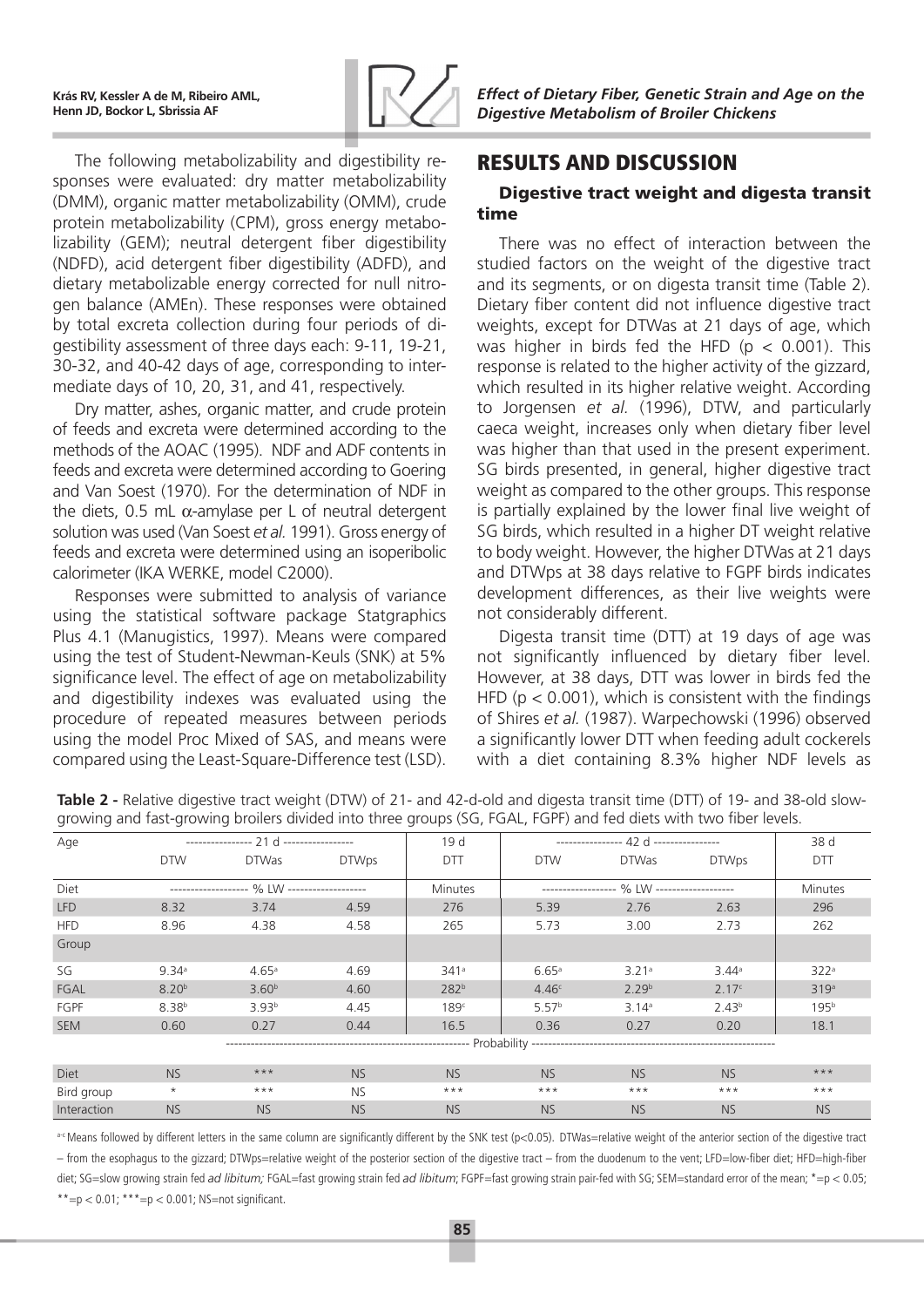

*Effect of Dietary Fiber, Genetic Strain and Age on the Digestive Metabolism of Broiler Chickens*

compared to a basal diet. The transit time obtained in the present study was higher than that found by Cortés *et al.* (2009), d, using the same methodoogy and, found an average transit time of 228 minutes in 21-d-old broilers.

SG birds presented higher DTT as compared to FGAL at 19 days of age ( $p < 0.001$ ). At 38 days, there were no significant differences between these groups. DTT was considerably lower in the FGPF group, both at 19 and 38 days ( $p < 0.001$ ) relative to the other groups. Larbier & Leclerq (1992) found that transit time is lower in bird submit a long fasting times before feeding, which was the case of the FGPF birds. However, the observed DTT was not only due to fasting, but also to the fact that the virtually empty digestive tract allowed the rapid dilution of the marker in the liquid phase of the digesta. Perhaps a different methodology should be more appropriate in this case.

#### **Digestibility**

Digestibility responses, corresponding to the ages of 10, 20, 31, and 41 days, are presented in Tables 3 e 4. The significant interactions between the studied factors observed at 10 and 20 days of age did not contribute much to the discussion, as they were not consistent and did not present biological coherence. In all evaluated ages, birds fed the HFD presented lower DMM, OMM, GEM and NDFD and AMEn (p < 0.001). Crude protein metabolizability was not influenced by

fiber level because the diets contained equal protein levels. HFD-fed birds also presented, in general, higher ADF digestibility ( $p < 0.001$ ), which may be related to the low amount of ADF in the low-fiber diet.

The effect of fiber in the present experiment is consistent with the findings of Jorgensen *et al.* (1996) and Pinheiro *et al.* (2008), who showed a significant reduction in nutrient digestibility as fiber level increased in broiler diets.

As to bird group, at 10 days of age, the metabolizability of the diet and its fractions was higher in FGPF birds (p < 0.001). Several authors found better nutrient digestibility when there was moderate feed intake restriction (Teeter *et al.*, 1985; Yalda *et al.*, 1996; Bonnet *et al.,* 1997). At 20 days of age, SG and FGPF birds were similar to each other and significantly superior to FGAL birds as to DMM, OMM, GEM, and AMEn  $(p < 0.001)$ . At 31 days of age, birds presented similar metabolism values, except for fiber digestibility, which was higher in SG birds as compared to FGPF ( $p < 0.01$ ). At 41 days of age, DMM, OMM, and NDFD were not influenced by bird group, while SG birds presented significantly higher GEM ( $p < 0.01$ ), AMEn ( $p < 0.001$ ) and ADFD ( $p < 0.001$ ) values.

The SG group presented higher ADFD and similar NDFD as compared to the other groups only during the last two periods, possibly indicating the higher development of the digestive tract of this strain, which allowed better fiber utilization.

**Table 3 -** Metabolizability and digestibility coefficients of 10- and 20-d-old slow-growing and fast-growing broilers divided into three groups (SG, FGAL, FGPF) and fed diets with two fiber levels.

| Age         |                    |                    |                    |                    | $10d$ -------------------------------- |             |                   |                    | ------------------------------ |                    |                    | 20 d -------------------------------- |             |                   |
|-------------|--------------------|--------------------|--------------------|--------------------|----------------------------------------|-------------|-------------------|--------------------|--------------------------------|--------------------|--------------------|---------------------------------------|-------------|-------------------|
|             | <b>DMM</b>         | <b>OMM</b>         | <b>CPM</b>         | <b>GEM</b>         | <b>NDFD</b>                            | <b>ADFD</b> | AMEn              | <b>DMM</b>         | <b>OMM</b>                     | <b>CPM</b>         | GEM                | <b>NDFD</b>                           | <b>ADFD</b> | AMEn              |
|             |                    |                    |                    |                    |                                        |             |                   |                    |                                |                    |                    |                                       | kcal/       |                   |
| Diets       |                    |                    |                    |                    |                                        |             | kgDM              |                    |                                |                    |                    |                                       |             | kgDM              |
| <b>LFD</b>  | 76.46              | 78.54              | 61.66              | 79.23              | 43.40                                  | 23.82       | 3498              | 74.59              | 76.88                          | 62.78              | 77.99              | 31.55                                 | 12.71       | 3442              |
| <b>HFD</b>  | 69.01              | 71.34              | 62.65              | 71.93              | 35.30                                  | 27.02       | 3110              | 67.09              | 69.36                          | 61.08              | 70.36              | 26.40                                 | 19.17       | 3037              |
| Bird group  |                    |                    |                    |                    |                                        |             |                   |                    |                                |                    |                    |                                       |             |                   |
| SG          | 71.25 <sup>b</sup> | 73.43 <sup>b</sup> | 57.14c             | 74.58 <sup>b</sup> | 34.77 <sup>b</sup>                     | 24.97       | 3272 <sup>b</sup> | 71.52a             | 73.64 <sup>a</sup>             | 61.63 <sup>b</sup> | 75.13a             | 27.91 <sup>b</sup>                    | 16.50       | 3284 <sup>a</sup> |
| FGAL        | 72.37 <sup>b</sup> | 74.56 <sup>b</sup> | 61.37 <sup>b</sup> | 74.96 <sup>b</sup> | 41.66a                                 | 25.10       | 3277 <sup>b</sup> | 68.90 <sup>b</sup> | 71.18 <sup>b</sup>             | 59.52c             | 72.26 <sup>b</sup> | 26.75 <sup>b</sup>                    | 14.53       | 3158 <sup>b</sup> |
| FGPF        | 74.57a             | 76.83 <sup>a</sup> | 67.96a             | 77.21a             | 41.63a                                 | 26.20       | 3362ª             | 72.09 <sup>a</sup> | 74.53 <sup>a</sup>             | 64.63a             | 75.14 <sup>a</sup> | 32.27a                                | 16.79       | 3276 <sup>a</sup> |
| <b>SEM</b>  | 1.17               | 1.13               | 2.21               | 1.05               | 2.67                                   | 3.04        | 44.1              | 1.02               | 0.95                           | 1.81               | 0.96               | 2.66                                  | 2.66        | 39.8              |
|             |                    |                    |                    |                    |                                        |             |                   |                    |                                |                    |                    |                                       |             |                   |
| <b>Diet</b> | $***$              | $***$              | <b>NS</b>          | $***$              | $***$                                  | $\star$     | $***$             | $***$              | $***$                          | $\star$            | $***$              | $***$                                 | $***$       | $***$             |
| Group       | $***$              | $***$              | $***$              | $***$              | $***$                                  | <b>NS</b>   | $***$             | $***$              | $***$                          | $***$              | $***$              | $\star\star$                          | <b>NS</b>   | $***$             |
| Interaction | <b>NS</b>          | <b>NS</b>          | <b>NS</b>          | <b>NS</b>          | <b>NS</b>                              | $\star$     | <b>NS</b>         | <b>NS</b>          | <b>NS</b>                      | $\star$            | <b>NS</b>          | $\star$                               | $\star$     | <b>NS</b>         |

a-c Means followed by different letters in the same column are significantly different by the SNK test (p<0.05). DMM=dry matter metabolizability; OMM=organic matter metabolizability; CPM=crude protein metabolizability; GEM=gross energy metabolizability; NDFD=neutral detergent fiber digestibility; ADFD=acid detergent fiber digestibility; AMEn=dietary apparent metabolizable energy level corrected for nitrogen; LFD=low-fiber diet; HFD: high-fiber diet; SG=slow growing strain fed *ad libitum;* FGAL=fast growing strain fed *ad libitum*; FGPF=fast growing strain pair-fed with SG; SEM: standard error of the mean; \*=p < 0.05; \*\*=p < 0.01; \*\*\*=p < 0.001; NS=not significant.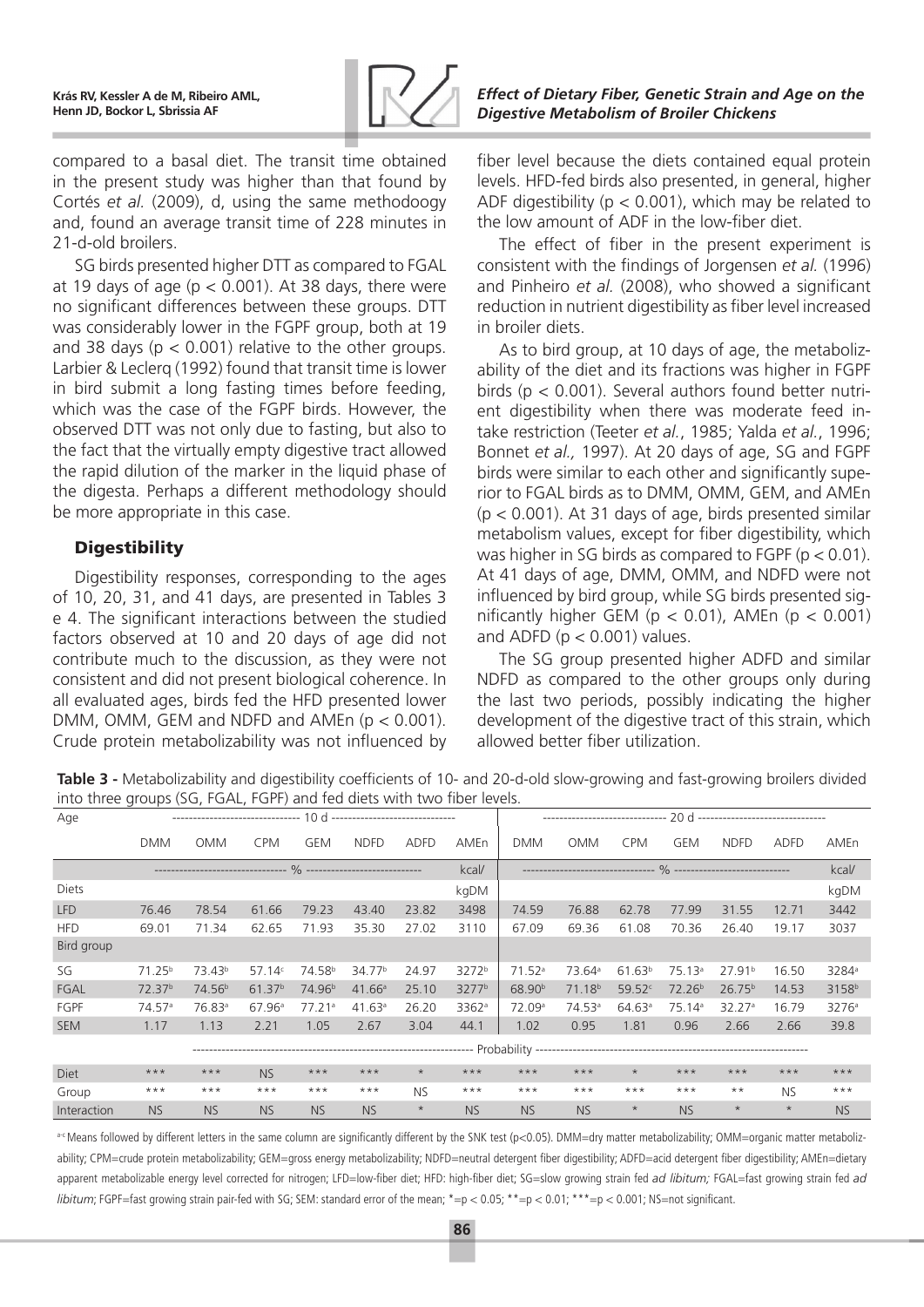

**Table 4 -** Metabolizability and digestibility coefficients of 31- and 41-d-old slow-growing and fast-growing broilers divided into three groups (SG, FGAL, FGPF) and fed diets with two fiber levels.

| Age         |            |            |            |            |              |                   |                   |            |            |                    |                    |             |                    |                   |
|-------------|------------|------------|------------|------------|--------------|-------------------|-------------------|------------|------------|--------------------|--------------------|-------------|--------------------|-------------------|
|             | <b>DMM</b> | <b>OMM</b> | <b>CPM</b> | <b>GEM</b> | <b>NDFD</b>  | <b>ADFD</b>       | AMEn              | <b>DMM</b> | <b>OMM</b> | <b>CPM</b>         | <b>GEM</b>         | <b>NDFD</b> | ADFD               | AMEn              |
|             |            |            |            |            |              |                   | kcal/             |            |            |                    |                    |             |                    | kcal/             |
| Diets       |            |            |            |            |              |                   | kgDM              |            |            |                    |                    |             |                    | kgDM              |
| <b>LFD</b>  | 73.98      | 76.88      | 59.58      | 77.88      | 28.30        | 7.43              | 3432              | 74.73      | 77.70      | 56.28              | 78.06              | 29.18       | 10.02              | 3450              |
| <b>HFD</b>  | 66.64      | 69.53      | 59.28      | 70.84      | 21.96        | 13.71             | 3122              | 66.16      | 69.07      | 54.88              | 70.39              | 23.74       | 15.08              | 3114              |
| Bird group  |            |            |            |            |              |                   |                   |            |            |                    |                    |             |                    |                   |
| SG          | 70.64      | 73.20      | 57.22      | 75.10      | 28.01a       | 15.09a            | 3318 <sup>a</sup> | 70.65      | 73.53      | 50.30 <sup>b</sup> | 75.65a             | 28.90       | 18.84 <sup>a</sup> | 3365 <sup>a</sup> |
| FGAL        | 70.22      | 73.00      | 58.41      | 74.43      | $25.62^{ab}$ | 9.63 <sup>b</sup> | 3283ab            | 69.35      | 72.42      | 51.50 <sup>b</sup> | 73.20 <sup>b</sup> | 26.55       | 11.98 <sup>b</sup> | 3247 <sup>b</sup> |
| FGPF        | 70.08      | 73.40      | 62.67      | 73.54      | $21.75^{b}$  | 6.99 <sup>b</sup> | 3230 <sup>b</sup> | 71.33      | 74.20      | 64.94 <sup>a</sup> | 73.82 <sup>b</sup> | 23.94       | 6.82 <sup>b</sup>  | 3236 <sup>b</sup> |
| <b>SEM</b>  | 1.41       | 1.29       | 3.55       | 1.20       | 3.65         | 3.91              | 50.2              | 1.47       | 1.37       | 2.97               | 1.42               | 4.10        | 5.03               | 60.7              |
|             |            |            |            |            |              |                   |                   |            |            |                    |                    |             |                    |                   |
| Diet        | $***$      | $***$      | <b>NS</b>  | $***$      | $***$        | $**$              | $***$             | $***$      | $***$      | <b>NS</b>          | $***$              | $* *$       | $\star$            | $***$             |
| Group       | <b>NS</b>  | <b>NS</b>  | <b>NS</b>  | <b>NS</b>  | $\star$      | $***$             | $\star$           | <b>NS</b>  | <b>NS</b>  | $***$              | $***$              | <b>NS</b>   | $***$              | $***$             |
| Interaction | <b>NS</b>  | <b>NS</b>  | <b>NS</b>  | <b>NS</b>  | <b>NS</b>    | <b>NS</b>         | <b>NS</b>         | <b>NS</b>  | <b>NS</b>  | <b>NS</b>          | <b>NS</b>          | <b>NS</b>   | <b>NS</b>          | <b>NS</b>         |

a-c Means followed by different letters in the same column are significantly different by the LSD test (p<0.05). DMM=dry matter metabolizability; OMM=organic matter metabolizability; CPM=crude protein metabolizability; GEM=gross energy metabolizability; NDFD=neutral detergent fiber digestibility; ADFD=acid detergent fiber digestibility; AMEn=dietary apparent metabolizable energy level corrected for nitrogen; LFD=low-fiber diet; HFD=high-fiber diet; SG=slow growing strain fed *ad libitum;* FGAL=fast growing strain fed; FGPF=fast growing strain pair-fed with SG; SEM=standard error of the mean; \*=p < 0.05; \*\*=p < 0.01; \*\*\*=p < 0.001; NS=not significant.

The FGPF group showed higher DM, OM and GE metabolizability at 10 d, bendency trend was not followed at 20, 31 and 41 d of age. This may be related with the increase in feed restriction severity as a function of their genetic potential for growth. During the subsequent phases, these restricted-voracity were highly when at the time feed supplied, leading to lower transit time, and consequently, lower nutrient digestibility. It must be noted that these responses are not directly related to FCR, which was better in the final period in this group as compared to the others. However, the higher GEM and AMEn values of the SG groups at 41 days of age are consistent with their higher DTW at 42 days of age.

#### Comparison among periods

Using the analysis of repeated measures in time (Table 5), it was possible to conclude that all evaluated parameters presented significantly lower values during the periods after 10 days of age ( $p < 0.001$ ), except for AMEn, which was lower only at 20 days as compared to the other periods ( $p < 0.01$ ). The reduction in nutrient digestibility and AMEn stability as birds aged disagree with the findings of Zelenka (1968) and Batal & Parsons (2002), who showed that diet utilization improved with age. Carré *et al.* (1995) also observed higher carbohydrate digestibility in mature birds, which was attributed to their higher intestinal fermentation

capacity and their higher efficiency of absorption of fermentation products.

The better digestibility on day 10 observed in the present study may be related to higher digesta retention in the digestive tract during the first weeks of life, and later with the increase in feed intake with age. According to Sell (1996), the gastrointestinal tract reaches higher proportion relative to body mass between 6 to 8 days after hatching. Therefore, during this period there is a higher fill effect in the gut, because the digestive tract grows faster than the rest of the body mass, promoting higher nutrient retention in the lumen of the digestive tract and consequent reduction in fecal excretion, thereby increasing digestibility. In the present study, relative DT weight at 21 days (8.6%) was higher as compared to 42 days (5.6%).

The interactions observed when the factor age was included in the analysis of repeated measures reflect the effects shown in Tables 3 and 4 by age, and therefore, do not add much to the previous discussion. Rather, they indicate the amplification of the significant effects when the number of observations is increased in the joint analysis of the four ages studied.

### **CONCLUSIONS**

Digestive tract weight and digesta transit time were not influenced by broiler strain (slow-growing or fast-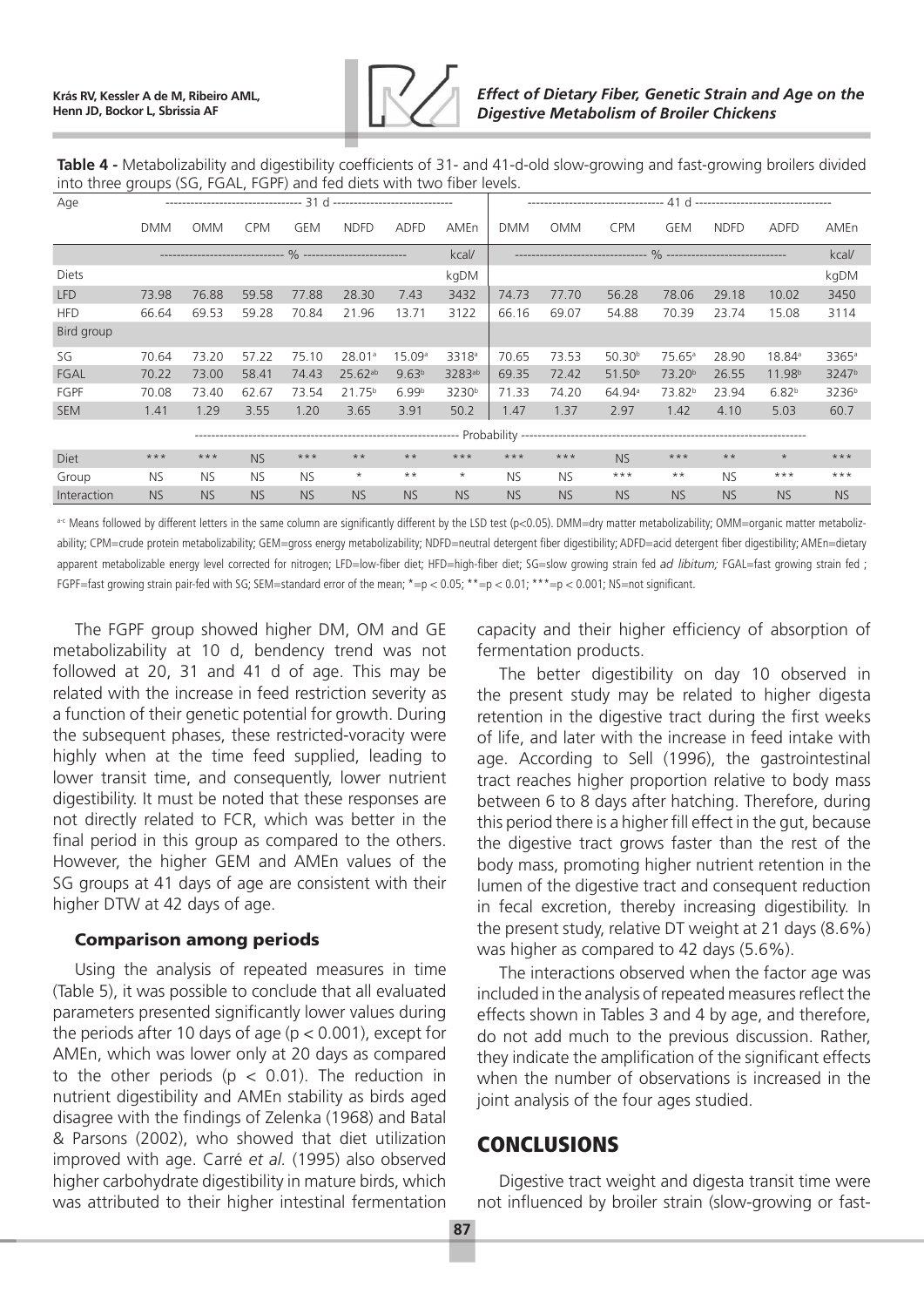

*Effect of Dietary Fiber, Genetic Strain and Age on the Digestive Metabolism of Broiler Chickens*

# ACKNOWLEDGEMENTS

The authors thank Coordenação de Aperfeiçoamento de Pessoal de nível Superior (CAPES), Ministério da Educação, Brazil, and Conselho Nacional de Desenvolvimento Científico e Tecnológico (CNPq), Ministério da Ciência e Tecnologia, Brazil for funding this study.

### REFERENCES

- Association of Official Analytical Chemists. Official methods of Analysis. 16<sup>th</sup> ed. Arlington: AOAC International; 1995.
- Bach Knudsen KE. The nutritional significance of "dietary fibre" analysis. Animal Feed Science and Technoloy 2001; 90:3-20.
- Batov I. Effect of age of broiler chicks and method of determination on the metabolizable energy of corn. Proceedings of the 18<sup>th</sup> World Poultry Congress; 1988;Nagoya., Japan. p. 787-789.
- Batal AB, Parsons CM. Effects of age on nutrient digestibility in chicks fed different diets. Poultry Science 2002; 81:400-407.
- Bonnet S, Geraert PA, Lessire M, Carré B, Guillaumin S. Effect of high ambient temperature on feed digestibility in broilers. Poultry Sciene 197; 76: 857-863.
- Carré B, Gomez J, Chagneau AM. Contribution of oligosaccharide and polysaccharide digestion, and excreta losses of lactic acid and short chain fatty acids, to dietary metabolisable energy values in broiler chickens and adult cockerels. British Poultry Sciene 1995; 36:611-629.
- Cortés MEM, Ribeiro AML, Gianfelice MF, Kessler AM, Moraes ML. Study of methodological variations in apparent nutrient metabolism determination in broiler chickens. Brazilian Journal of Animal Scien 2009;. 38:1921-1927.
- Ferreira WM. Os componentes da parede celular vegetal na nutrição de não ruminantes. Simpósio Internacional de Produção de Não-Rumtes. 31thXXXI Reunião Anual da Sociedade Brasileira de Zootecnia; 1994; Maringá, Paraná. Brasil. p.85-113.
- Goering HK, Van Soest PJ. Forage fiber analyses (apparatus, reagents, procedures and some applications)[agricultural handboo, 379]. Wash 379, U.S. Departtament of Agriculturon, DC.
- Hetland H, Choct M, Svihus B. Role of insoluble non-starch polysaccarides in poultry nutrition. World's Poultry Science Journl 204; 60: 415-422.
- Jorgensen H, Zhao X, Bach Knudsen KE, Eggum BO. The influence of dietary fibre source and level on the development of the gastrointestinal tract, digestibility and energy metabolism in broiler chickens. British Journal of Nutrition 1996; 75:379-395.
- Larbier M, Leclerq B. Nutrition and feedng of PPoultry. Notingham:, Nottingham University Press2. 305p.
- National Research Council. Nutrient Requirements of Poultry. 9<sup>th</sup> revised edition National Academy Press; 1994; Washington, D.C.
- Pinheiro C, Rego JCC, Ramos TA, Silva BKR, Warpechowski MB. Digestibilidade dos nutrientes e desempenho de frangos de corte consumindo dietas formuladas com diferentes níveis de fibra e suplementadas com enzimas exógenas. Ciência Animal Brasileia 2008; 9:984-996.

growing). The high-fiber diet increased the weight of the anterior section of the digestive tract and decreased digesta transit time. Independent of the genetic strain, dietary fiber reduced nutrient digestibility. The slowgrowing Label Rouge broilers presented better fiber-diet digestibility than the fast-growing strain broilers after 31 days of age, possibly due to the higher development of the digestive tract in this phase, however, the utilization of high-fiber diet was similar along the experimental period, independently of genetic.

**Table 5 -** Effect of diet, bird group, and age, obtained by analysis of repeated measures of the evaluated periods, on metabolizability and digestibility coefficients of slowgrowing and fast-growing broilers divided into three groups (SG, FGAL and FGPF) fed diets with two fiber levels.

|                       | <b>DMM</b>         | <b>OMM</b>         | <b>CPM</b>         | GEM                | NDFD               | ADFD               | AMEn                 |
|-----------------------|--------------------|--------------------|--------------------|--------------------|--------------------|--------------------|----------------------|
| Diets                 |                    |                    |                    |                    |                    |                    | kcal/<br>kgDM        |
| LFD                   | 74.94              | 77.50              | 59.65              | 78.29              | 32.89              | 12.64              | 3455.39              |
| <b>HFD</b>            | 67.23              | 69.82              | 59.90              | 70.88              | 26.85              | 18.75              | 3096.07              |
| <b>SEM</b>            | 0.21               | 0.20               | 0.46               | 0.19               | 0.55               | 0.71               | 8.04                 |
| Group                 |                    |                    |                    |                    |                    |                    |                      |
| SG                    | 71.02 <sup>b</sup> | 73.50 <sup>b</sup> | 56.57 <sup>b</sup> | 75.12 <sup>a</sup> | 29.90              | 19.14a             | 3309.91 <sup>a</sup> |
| <b>FGAL</b>           | 70.21c             | 72.84 <sup>b</sup> | 57.70 <sup>b</sup> | 73.71 <sup>b</sup> | 30.15              | 15.31 <sup>b</sup> | 3241.51c             |
| <b>FGPF</b>           | 72.02 <sup>a</sup> | 74.64 <sup>a</sup> | 65.05a             | 74.93 <sup>a</sup> | 29.56              | 12.63c             | 3275.76 <sup>b</sup> |
| <b>SEM</b>            | 0.26               | 0.24               | 0.57               | 0.23               | 0.68               | 0.87               | 9.84                 |
| Age (d)               |                    |                    |                    |                    |                    |                    |                      |
| 10                    | 72.73 <sup>a</sup> | 74.94 <sup>a</sup> | 62.16a             | 75.58 <sup>a</sup> | 39.35 <sup>a</sup> | 25.42a             | 3303.82 <sup>a</sup> |
| 20                    | 70.84 <sup>b</sup> | 73.12 <sup>b</sup> | 61.93a             | 74.17 <sup>b</sup> | 28.98 <sup>b</sup> | 16.33 <sup>b</sup> | 3239.59 <sup>b</sup> |
| 31                    | 70.31 <sup>b</sup> | 73.20 <sup>b</sup> | 59.43 <sup>b</sup> | 74.36 <sup>b</sup> | 24.68c             | 8.48 <sup>d</sup>  | 3277.17 <sup>a</sup> |
| 41                    | 70.45 <sup>b</sup> | 73.38 <sup>b</sup> | 55.58c             | 74.22 <sup>b</sup> | 26.46c             | 12.55c             | 3282.33ª             |
| <b>SEM</b>            | 0.30               | 0.28               | 0.65               | 0.27               | 0.78               | 1.01               | 11.4                 |
|                       |                    |                    |                    |                    |                    |                    |                      |
| Diet (D)              | $***$              | $***$              | <b>NS</b>          | $***$              | $***$              | $***$              | $***$                |
| Group<br>(G)          | $***$              | $***$              | $***$              | $***$              | <b>NS</b>          | $***$              | $***$                |
| Age (A)               | $***$              | $***$              | $***$              | $***$              | $***$              | $***$              | $\star\star$         |
| $D \times G$          | <b>NS</b>          | <b>NS</b>          | <b>NS</b>          | <b>NS</b>          | <b>NS</b>          | <b>NS</b>          | <b>NS</b>            |
| $D \times A$          | <b>NS</b>          | <b>NS</b>          | <b>NS</b>          | <b>NS</b>          | <b>NS</b>          | <b>NS</b>          | $\star$              |
| G x A                 | $***$              | $***$              | $***$              | $***$              | $***$              | $***$              | $***$                |
| $D \times$<br>G<br>хA | <b>NS</b>          | $\star$            | <b>NS</b>          | <b>NS</b>          | $***$              | $***$              | <b>NS</b>            |

a-d Means followed by different letters in the same column are significantly different by the LSD test (P<0.05). DMM=dry matter metabolizability; OMM=organic matter metabolizability; CPM=crude protein metabolizability; GEM=gross energy metabolizability; NDFD=neutral detergent fiber digestibility; ADFD=acid detergent fiber digestibility; AMEn=dietary apparent metabolizable energy level corrected for nitrogen; LFD=low-fiber diet; HFD=high-fiber diet; SG=slow growing strain fed FGAL=fast growing strain fed ; FGPF=fast growing strain pair-fed with SG; SEM= standard error of the mean;  $*=p < 0.05$ ;  $**=p < 0.01$ ;  $***=p < 0.001$ ; NS=not significant.